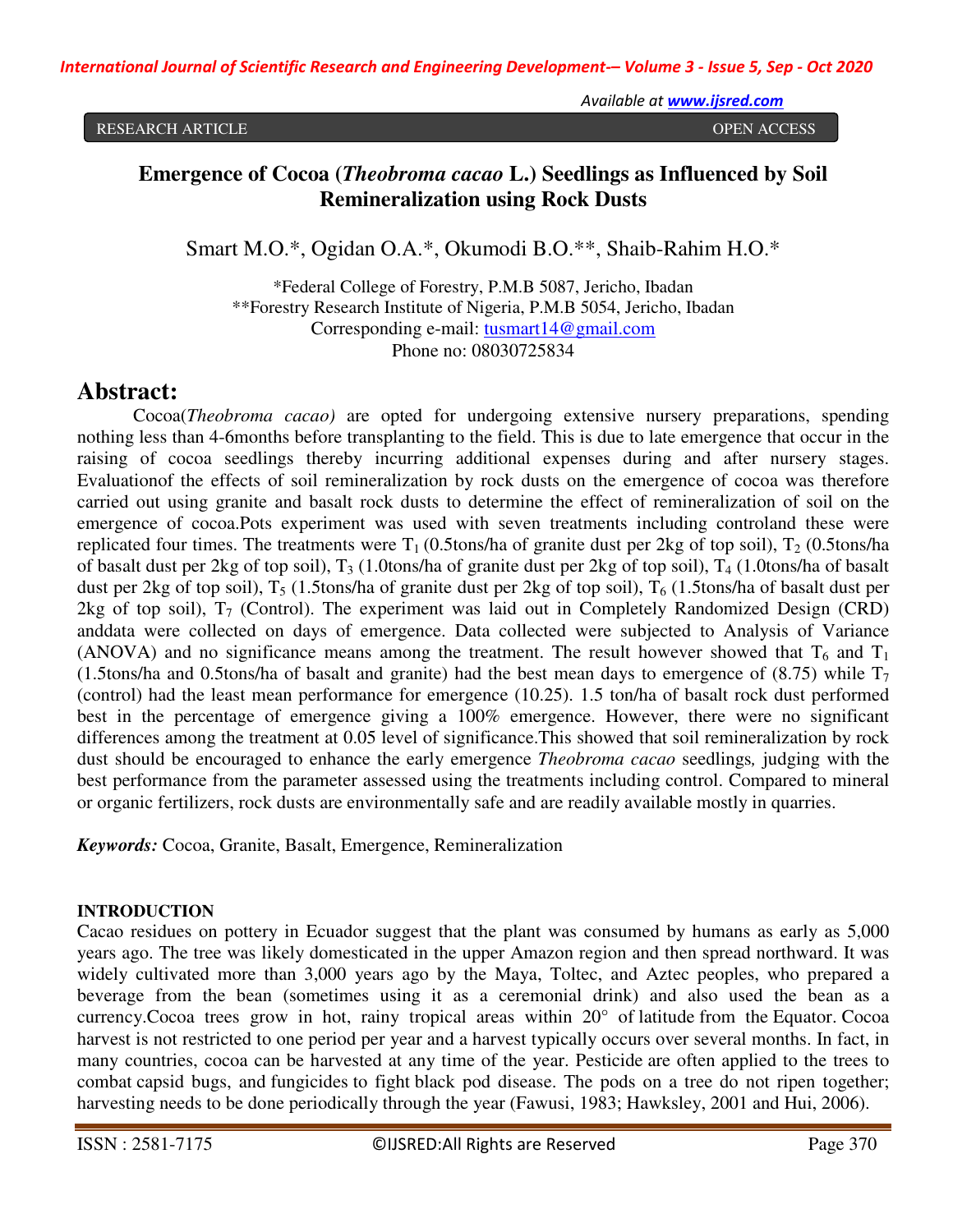In Nigeria cocoa production has steadily grown from 165,000 tons in 1999-2000 to 250,000 tons in 2013- 2014, mainly as a result of high grower prices and to a limited extent also to the government support as outlined in the 2011 Cocoa Transformation Action Plan (Nzeaka 2014). The total harvested area amounts to 640,000 ha and the average yield is about 400 kg per ha (Lass 2000). Yield improvement is constrained by the age of the farmers (most of them are over 60 years old), a lack of proper farm management, low farm input use, inadequate supply and high costs of recommended chemicals, poor access roads to the major cocoa production areas and an inadequate extension service. Many cocoa fields are old and there is an urgent need for replanting of old farms. The Cocoa Transformation Action Plan envisages to improve this situation and to raise the production to 500,000 tons by 2015.

Many factors lead to low yield of cocoa, some of these factors include low input use, inadequate maintenance and pest and disease control, late or no emergence of cocoa seedlings, poor shade management, little or no fertilizer use and old age of cocoa farms. Also farm gate cocoa price, high input prices, no access to loans and credits and the small farm size are considered as external factors beyond the control of the individual farmer (Asare 2006). They affect the general conditions for cocoa production but have no direct effect on yield.

Efforts must be made to mitigate and counter the negative impact of agriculture on soil quality which also accelerates soil erosion and reduce biota activities in the soil. Application of rock dust to soils, being a natural source remineralization practice, has been considered to have little or no negative effect on soils and the environment, making all kinds of claims for growing bigger plants, producing higher yields, increasing disease resistance, eco-friendly, etc making it an important part in an overall strategy for a more sustainable agriculture (Egli *et al.,* 2010, Imaya *et al.,* 2010). However, a dearth of information on the effect of remineralization by rock dusts for the emergence of cocoa seedlings is known. Hence, this study seeks to document the effect of remineralization by rock dust on the emergence cocoa (*Theobroma cacao*).

# **MATERIALS AND METHODS**

The experiment was carried out on the experimental plot of Crop Production Technology department at Federal College of Forestry, Jericho, Ibadan, situated at Jericho Hill under Ibadan Northwest Local Government area of Oyo state. The area is situated in the rain forest agro ecological zone of Nigeria which lies at latitude<sup>70</sup> 54<sup>1</sup>N and longitude  $3^0$  34<sup>1</sup>E. The average annual rainfall range and temperature are 1400mm-1500mm and  $32^{\circ}$ C respectively with an average humidity range of 80-85% with two distinct seasons of wet (April – October) and dry season from November- March (FRIN, 2019).The granite rock dust and basalt rock dust were collected from the commercial quarries along Ibadan-Lagos express way. The rock dusts (residual minerals fines) were collected manually from the ground underneath the rock crushers where the finest dust tends to accumulate. After collections, the rock dust was taken to Forestry Research Institute of Nigeria (FRIN) soil laboratory to determine its physical and chemical composition.The seed of cocoa (*Theobroma cacao*) was procured from Oyo State Agricultural Development Project (OYSADEP), Ibadan.

The pot experiment consists of 28 polythene pots which were filled with topsoil and placed on the experimental field. Granite and basalt rock dust were added to 24 polythene pots filled with topsoil at different application rates (Boland and Baker 2000), as shown in the experimental layout key below. The granite and basalt dusts were agitated to incorporate them with the top soil and left for a day prior to planting. The remaining four top soil filled polythene pots were left undisturbed and these serve as control. The experimental layout was Completely Randomized Design (CRD), with four (4) replicates.The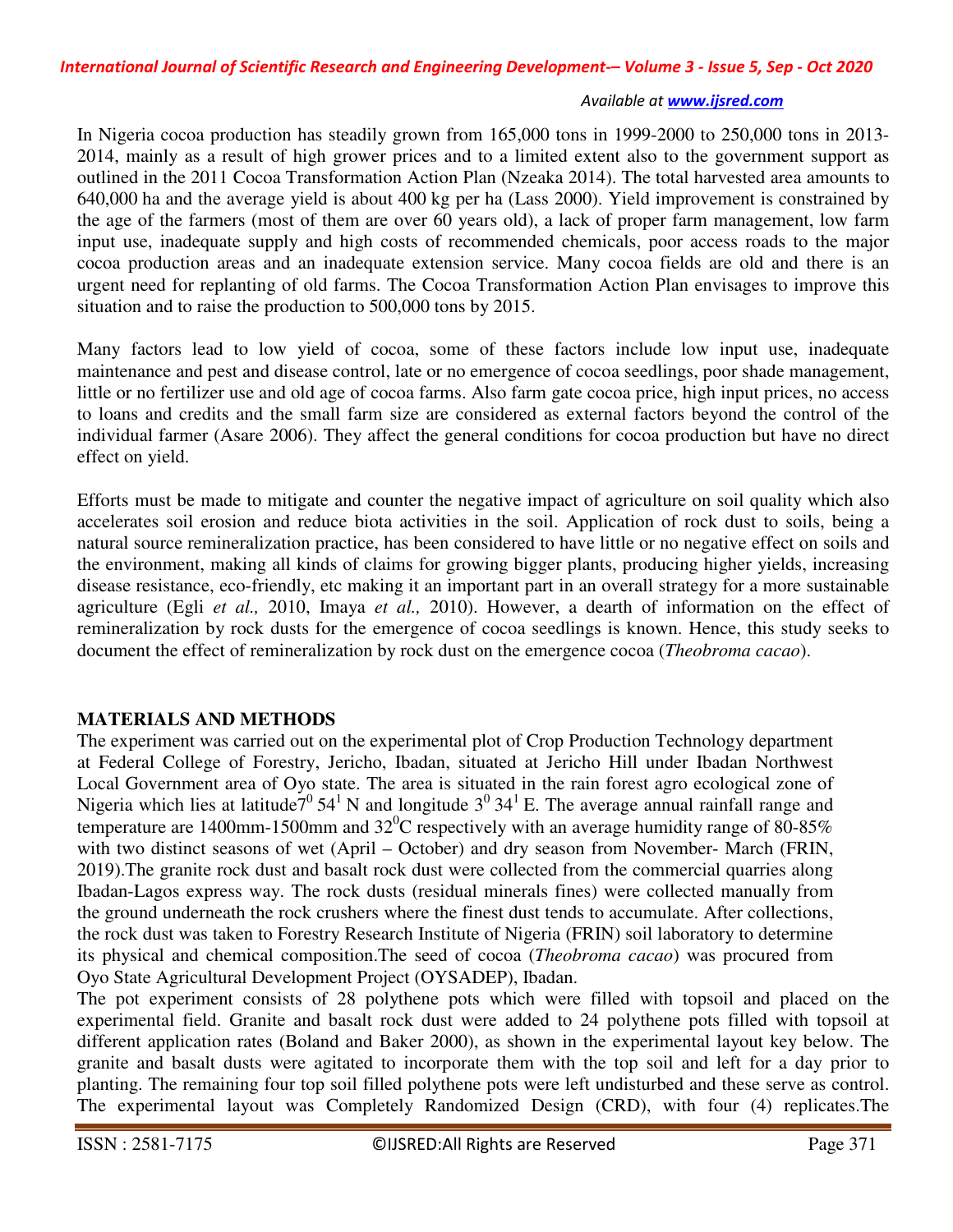Parameters assessed are mean days of emergence which was the mean of the number of days between planting and emergence; the percentage emergence which was done by counting the number of seedlings that emerge per treatment divided by the total number of seeds planted for each treatment and then multiplied by 100 percent. Watering was done twice a day (early in the morning and evening). Regular weeding was also carried out as when necessary. Experimental layout

| $T_1R_1$ | $T_3R_3$ | $T_5R_3$ | $T_2R_1$ |
|----------|----------|----------|----------|
| $T_6R_1$ | $T_4R_1$ | $T_6R_3$ | $T_4R_2$ |
| $T_5R_4$ | $T_1R_2$ | $T_2R_2$ | $T_3R_4$ |
| $T_3R_2$ | $T_7R_4$ | $T_4R_4$ | $T_7R_2$ |
| $T_7R_3$ | $T_2R_3$ | $T_1R_3$ | $T_6R_4$ |
| $T_4R_3$ | $T_5R_1$ | $T_7R_1$ | $T_5R_2$ |
| $T_2R_4$ | $T_6R_2$ | $T_3R_1$ | $T_1R_4$ |

Where

 $T_1$  = Topsoil + 0.5tons/ha of granite dust (85g of granite dust per 2kg of top soil).

 $T_2$ =Topsoil + 0.5tons/ha of basalt dust (85g of basalt dust per 2kg of top soil).

 $T_3$ =Topsoil + 1.0tons/ha of granite dust (170g of granite dust per 2kg of top soil).

 $T_4$ =Topsoil + 1.0tons/ha of basalt dust (170g of basalt dust per 2kg of top soil).

 $T_5$ =Topsoil + 1.5tons/ha of granite dust (255g of granite dust per 2kg of top soil).

 $T_6$  = Topsoil + 1.5tons/ha of basalt dust (255g of basalt dust per 2kg of top soil).

 $T_7$  = Top soil (Control).

All data collected were statistically analysed using Analysis of Variance (ANOVA). Differences between means were determined using the Least Significant Difference (LSD) test at 5% level of significance.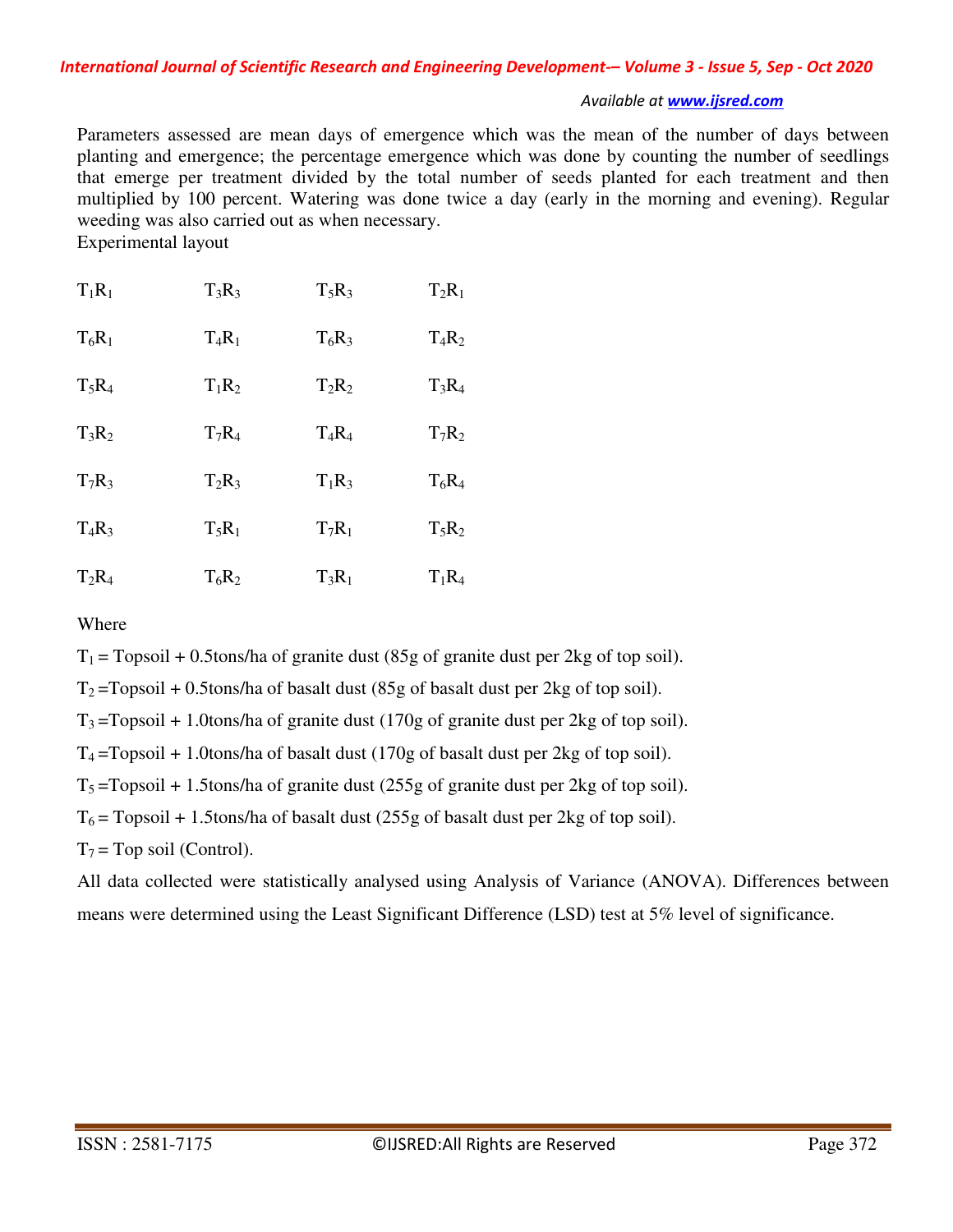### **RESULTS AND DISCUSSIONS**

| Soil parameters                          | Content in soil  |  |  |  |
|------------------------------------------|------------------|--|--|--|
| pH (H <sub>2</sub> O 1:1)                | 6.2              |  |  |  |
| Organic Carbon $(gkg^{-1})$              | 3.62             |  |  |  |
| Total Nitrogen $(gkg^{-1})$              | 0.64             |  |  |  |
| Available Phosphorus $(mgkg^{-1})$       | 3.0              |  |  |  |
| Exchangeable cations $(Conolkg-1)$       |                  |  |  |  |
| Na                                       | 0.4              |  |  |  |
| $\bf K$                                  | 0.1              |  |  |  |
| Mg                                       | 0.3              |  |  |  |
| Ca                                       | 3.0              |  |  |  |
| Extractable Micronutrients $(mgkg^{-1})$ |                  |  |  |  |
| Mn                                       | 96               |  |  |  |
| Fe                                       | 81               |  |  |  |
| Cu                                       | $\mathbf{2}$     |  |  |  |
| Zn                                       | $\boldsymbol{7}$ |  |  |  |
| Particle size distribution $(gkg^{-1})$  |                  |  |  |  |
| Sand                                     | 884              |  |  |  |
| Silt                                     | 68               |  |  |  |
| Clay                                     | 48               |  |  |  |
| <b>Textural Class</b>                    | Loamy sand       |  |  |  |

### **Table 1: Typical Physical and Chemical Properties of the Soil used.**

Source: Soil & Tree Nutrition Laboratory, FRIN.

Pre planting soil analysis showing the physical and chemical properties of the soil is presented in table 1 above. From the analyzed result, the soil pH is slightly acidic (6.2), this is based on soil fertility classification established for Nigeria soil by Esu (1991). The total Nitrogen is low  $(0.64 \text{ gkg}^{-1})$  which is below the critical value of 1.50gkg<sup>-1</sup>. The available phosphorus (3mgkg<sup>-1</sup>) and organic carbon (3.62g/kg) are also said to be low when compare to their respective critical value of 7.0mg/kg and 10mg/kg respectively Agboola and Ayodele,1985, F M A N R, 1990).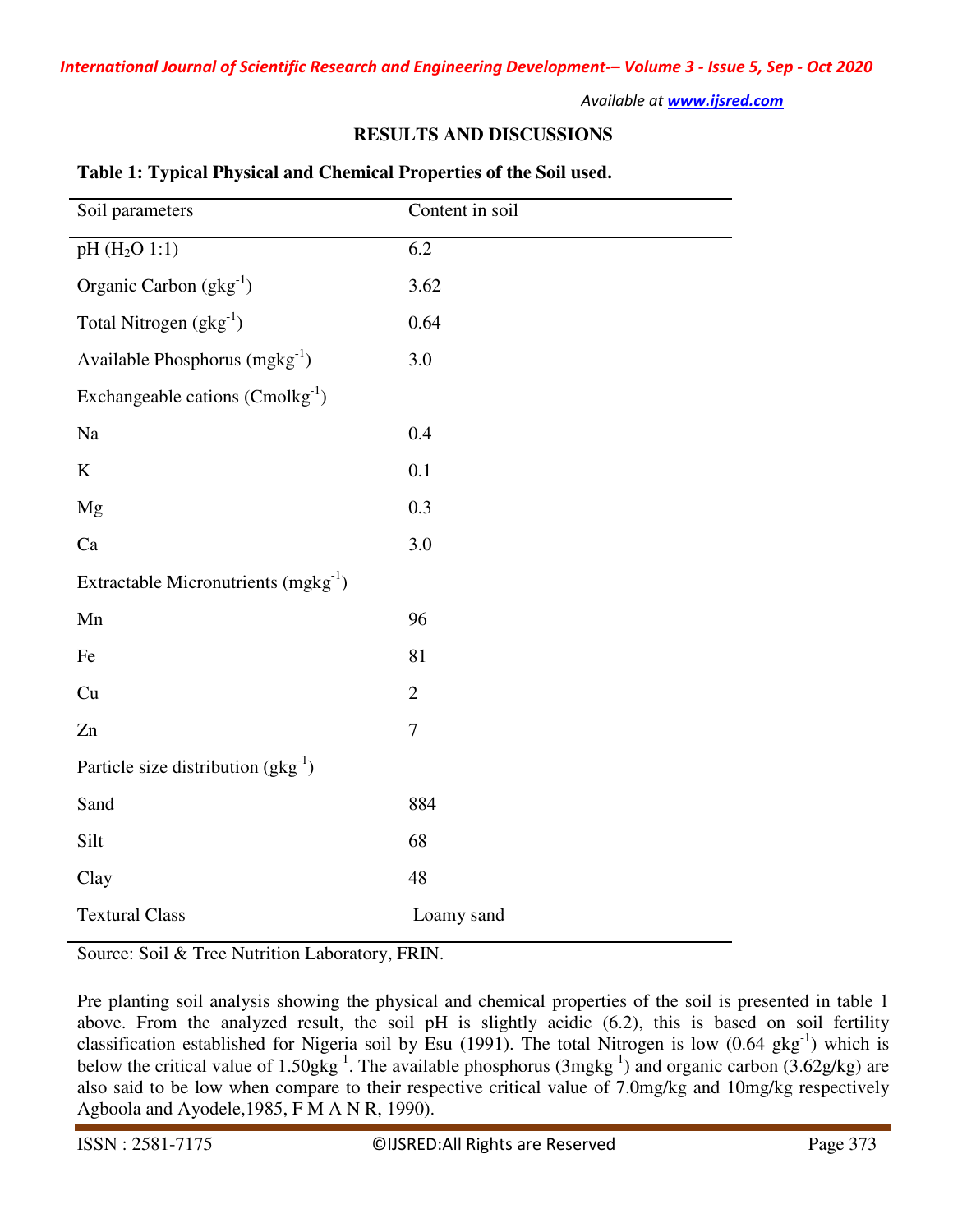The exchangeable cations of Na and K are also low while that of Mg  $(0.3 \text{cmol/kg}^{-1})$  can be said to be moderate using the critical value of Mg which is  $(0.28 \text{ cmol/kg}^{-1})$ . The extractable micro nutrients analysis shows that Mn (96mgkg<sup>-1</sup>), Fe (81 mg/kg<sup>-1</sup>) and Cu (2mgkg<sup>-1</sup>) in the soil were within the critical value of 5-100 mgkg<sup>-1</sup>, 5-200 mgkg<sup>-1</sup> and 1.2 - 2.0 mgkg<sup>-1</sup> respectively . Zn (7mgkg<sup>-1</sup>) was found to be higher than the critical value of  $1-5$  mgkg<sup>-1</sup> (Agboola et al, 1976).

| Parameters                                             | Content in   | Content in         |  |
|--------------------------------------------------------|--------------|--------------------|--|
|                                                        | Granite dust | <b>Basalt</b> dust |  |
| $pH(H_2O 1:1)$                                         | 5.7          | 8.1                |  |
| Organic Carbon $(gkg^{-1})$                            | 2.99         | 3.82               |  |
| Organic matter( $gkg^{-1}$ )                           | 5.15         | 6.04               |  |
| Total Nitrogen (%)                                     | 0.26         | 0.28               |  |
| Available Phosphorus $(mgkg^{-1})$                     | 3.22         | 4.41               |  |
| Exchangeable cations ( $Cmolkg^{-1}$ )                 |              |                    |  |
| Na                                                     | 0.98         | 1.01               |  |
| K                                                      | 0.45         | 0.30               |  |
| Mg                                                     | 0.35         | 0.71               |  |
| Ca                                                     | 4.09         | 8.11               |  |
| <b>Extractable Micro Nutrients (mgkg<sup>-1</sup>)</b> |              |                    |  |
| Mn                                                     | 4.02         | 4.02               |  |
| Fe                                                     | 180          | 230                |  |
| Cu                                                     | 2.6          | 2.8                |  |
| Texture                                                | Phaneritic   | Aphanitic          |  |

# **Table 2: Typical Physical and Chemical properties of rock dust used.**

**Source: Soil and Tree Nutrition lab, FRIN** 

Analysis showing the physical and chemical properties of the rock dust is shown in table 2 above. The pH of the granite dust is 5.7 which are acidic and this is tantamount to the acidic nature of granitic rocks while the pH of the basalt dust is 8.1 which are also tantamount to the basic nature of basaltic rocks. Both rock dusts have a high iron (Fe) content (180 and 230mgkg<sup>-1</sup>) because of the present of amphibole which is a mineral present in both granite and basalt rocks. In the exchangeable cations, the Mg content which is from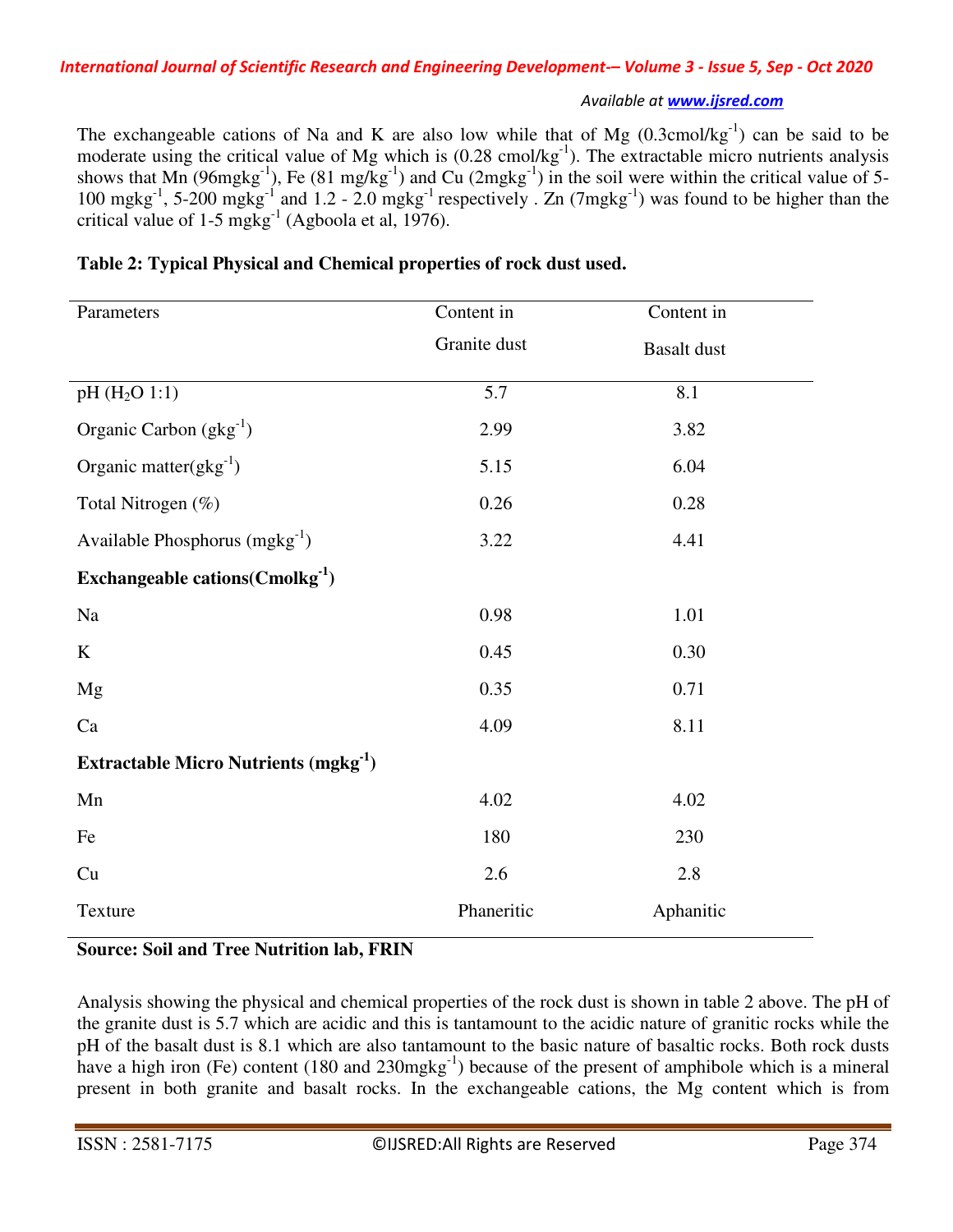pyroxene (a mafic minerals found in igneous) can be said to be higher in basalt dust  $(0.71C \text{mol/kg}^{-1})$  than the Mg content in granite dust (0.35Cmol/kg). The Na and the Ca contents are from the plagioclase feldspar minerals found in igneous rocks also. The Na content is higher in basalt dust  $(1.01C \text{mol/kg}^{-1})$  than in granite dust  $(0.98 \text{C} \text{mol/kg}^{-1})$ , also the Ca content is also higher in basalt dust  $(8.11 \text{cmol/kg}^{-1})$  than in granite dust  $(4.09 \text{cmol/kg}^{-1})$ . The potassium content found in the dust are from orthoclase mineral (k-feldspar). The K content can be found to be higher in granite dust  $(0.45 \text{Cmol/kg}^{-1})$  than in basalt dust  $(0.30 \text{Cmol/kg}^{-1})$ . Nitrogen is known to be of little content in rock dusts generally and in some cases are not found in them. This contributes to the little content of the total Nitrogen in the analysis of both rock dusts (0.26% and 0.28%). The organic matter content in the rock dust is found to be from the vegetation found on the rock which can be said to have affected few parts of the rock. The organic matter content of basalt dust (6.04%) is found to be higher than organic matter content of granite dusts (5.15%). The texture of the granite dust is phaneritic indicating coarse texture while the texture of the basalt dust is aphanitic indicating fine texture.

| <b>Treatment</b> | <b>Application Rate</b> | <b>Means</b> of     | <b>Percentage of</b>   |
|------------------|-------------------------|---------------------|------------------------|
|                  | (tons/ha)               | <b>Emergence</b>    | Emergence $(\% )$      |
| <b>Basalt</b>    | 0.5                     | $9.25^{\text{a}}$   | 96 <sup>a</sup>        |
|                  | $1.0\,$                 | $9.25^{\text{a}}$   | 96 <sup>a</sup>        |
|                  | 1.5                     | $8.75^{\mathrm{a}}$ | $100^a$                |
| Granite          | 0.5                     | $8.75^{\rm a}$      | 98 <sup>a</sup>        |
|                  | 1.0                     | 10.00 <sup>a</sup>  | 93 <sup>a</sup>        |
|                  | 1.5                     | 9.50 <sup>a</sup>   | $95^{\mathrm{a}}$      |
| Control          | $\boldsymbol{0}$        | $10.25^{\text{a}}$  | $92^{\mathrm{a}}$      |
| Sig              | App rate                | N <sub>S</sub>      | Ns                     |
|                  | <b>Trt</b>              | Ns                  | N <sub>S</sub>         |
|                  | Trt&App                 | Ns                  | $\mathbf{N}\mathbf{s}$ |
|                  |                         |                     |                        |

**Table 3: Cocoa Seed Emergence as Affected by Basalt and Rock Dusts at Planting***.*

In the mean analysis of the emergence, there was no significant difference among the treatment application rates and in the interaction effect. In the mean performance, the least was recorded in 1.5tons/ha of basalt and 0.5tons/ha of granite having 8.75days indicating the earliest days of emergence while the longest emergence was recorded in control having 10.25 mean days of emergence indicating late day of emergence.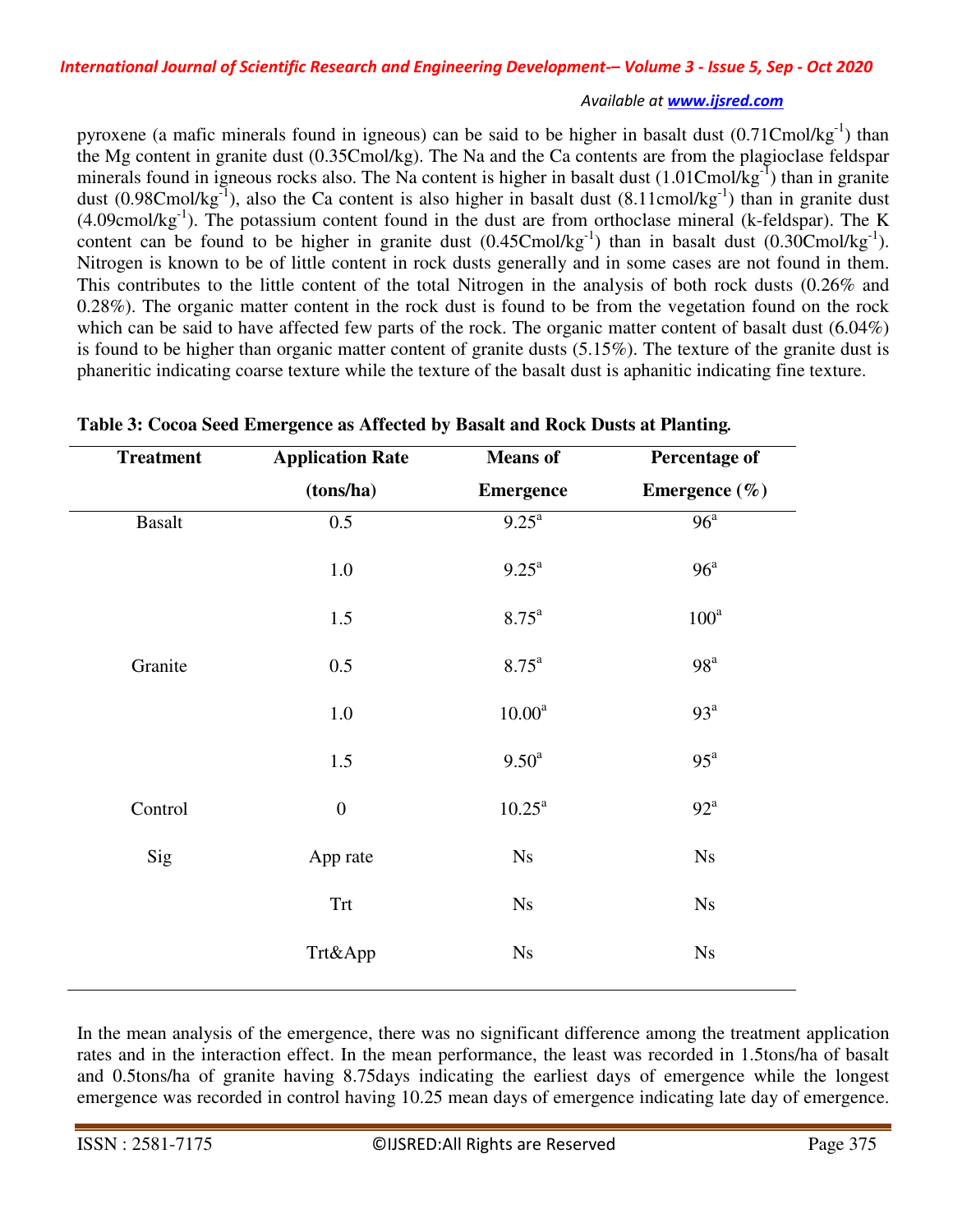The percentage emergence of more than 90% recorded was an improvement when compared with Adenikinju (1975a) who reported percentage of 34-60 percent within 14 days after planting but in agreement with Olaiya (2016) who also reported more than 90% percentage emergence using mucilage removal with sawdust and washing before planting.

#### **CONCLUSION**

It is apparent from this study that planting of cocoa with re-mineralized soil using rock dust is the best for early emergence of cocoa seedlings before transplanting on the field. The parameters studied shows that basalt and granite dust performed better than the control when considering the mean days of emergence and percentage of emergence. Application rate of 1.5 tons/ha of basalt rock dust is observed to be the best eventhough it has same mean day of emergence with granite 0.5 tons/ha, but the percentage of emergence is better. In order to improve emergence of cocoa seedlings, it is thus recommended that rock dust being a natural remineralization agent has the essential nutrient in enhancing the early emergence of *Theobroma cacao* at the nursery stage before transplanting to the field.

# **REFERENCES**

- Adenikinju, S.A (1975a). The Influence of Bean Maturity on Viability and Seedling Vigour in Cocoa. 5TH International Cocoa Research Conference Pcoceedings, Ibadan, Nigeria pp 189-194.
- Agboola, A.A., Ayodele O.J, 1985. Prospects and problem of using soil testing for adoption of fertilizer use in ekiti akoko Agricultural Development Project area. Proceeding of the workshop on appropriate Technology for farmer in semi-arid West Africa.April 2-5, 1985, purdue university, West lafeyette. Pg: 123-136.
- Agboola, A.A., Corey R.B and Obi O., 1976. A survey of western state soil on the response of maize to fertilizer. *The Nig. Agric. Journal*. 3:150-167.
- Asare, R. (2006). A Review on Cocoa Agro-Forestry as a Means for Biodiversity Conservation. World Cocoa Foundation Partnership Conference, Brussels, 1-17.
- Boland, M. D. A. and Baker, M. J. (2000) Powdered granite is not an effective fertilizer for clover and wheat in sandy soils from western Australia. Nutrient cycling in agroecosystem, 56, 59-68.
- Egli, M., Mavris, C., Mirabella, A., Giacai, D. (2010). Soil organic matter formation along a chronosequence in the Morteratschproglacial area (Upper Engadine, Switzerland) *Elsevier,*Volume 82, Issue 2, 15 August 2010, Pages 61–69.